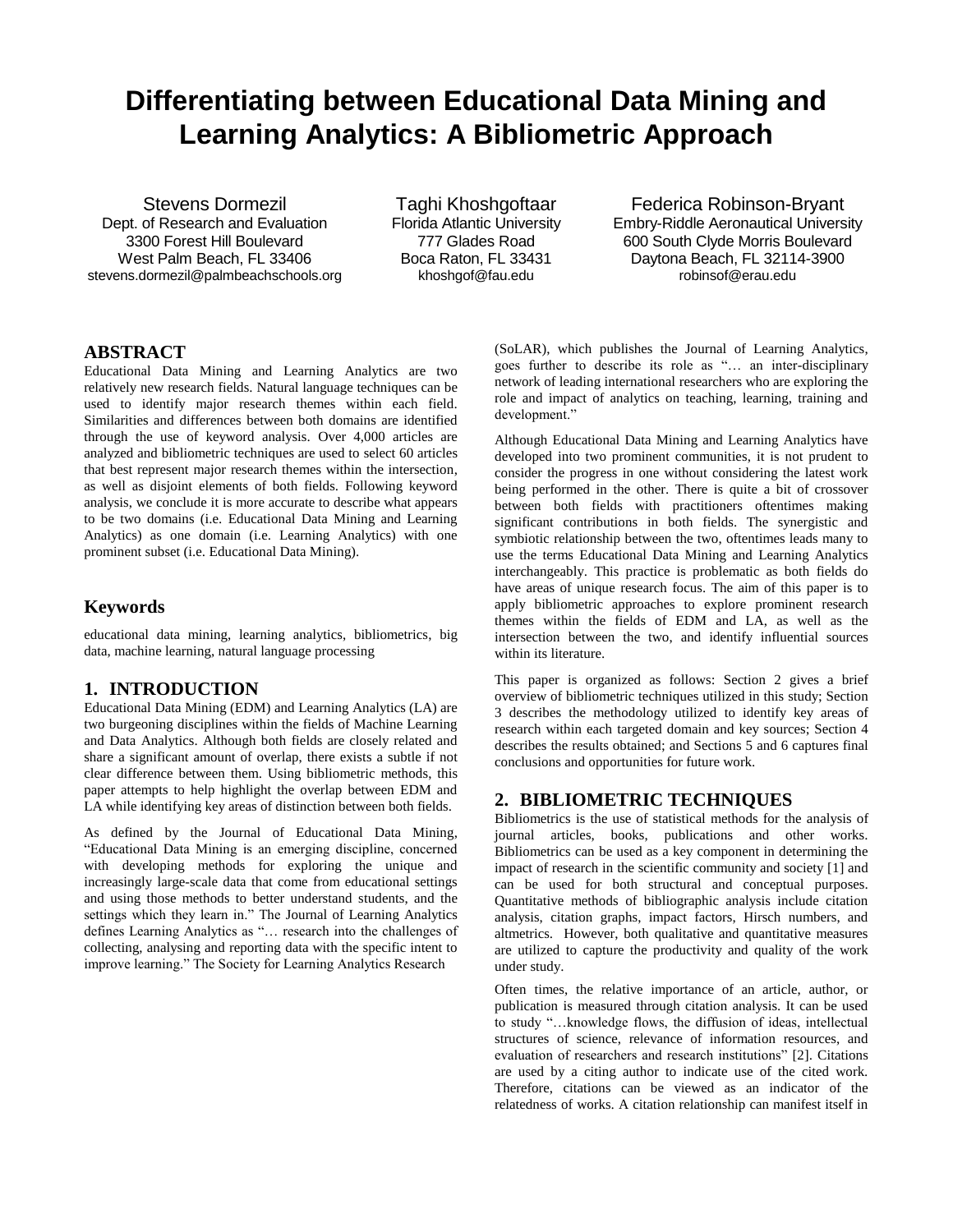one of three ways: inter-citation counts, co-citation counts, or bibliographic coupling frequencies [2]. Inter-citation counts represent the frequency two objects have cited each other. Cocitation counts track the number of documents that cite two works together. Bibliographic coupling frequencies measure the number of cited references that two works have cited together. The overall number of times a piece of scientific literature is cited as well as its relationship relative to other cited scientific literature can be used to determine that literature's overall impact within the scientific community.

Yet, this work focuses on the conceptual structure of the EDM and LA domains and therefore applies methods using keyword cooccurrences among the bibliographic collections. Through dimensionality reduction techniques such as Multidimensional Scaling (MDS), Correspondence Analysis (CA), or Multiple Correspondence Analysis (MCA), interactions within and across each topic unveil clusters of items that express common concepts (or thematic areas). This is accomplished by co-word analysis, where themes are determined by keywords and converted into clusters of keywords (or sublists). The definition of 'keyword' varies based on the needs of the researcher but can be limited to title of items, author keywords explicitly identified, abstracts, or combinations of the three determined by the database used. This work adapts the understanding that keywords and encompass all three fields.

Results from co-word analysis can be plotted on a twodimensional map called a thematic map in order to visualize relationships among clusters. The conceptual structure depicted on such visualizations can show topics covered by researchers, relative similarity to other works, relative importance to the field, and the evolution of topics over a given period. Similar insights can be drawn from network diagrams.

Both thematic networks and citation graphs are natural visual representations of the respective networks. Network multiplication can be used to derive various network types [3]. Thematic networks are depicted by two-mode networks that represent links between a set of keywords and a set of corresponding works. Two-mode networks of this type can be represented with a matrix  $W K$  and can be computed through matrix multiplication, such as  $W K^T * W K$ . Other two-mode networks can be constructed, such as  $WA$  (works by authors),  $WJ$  (works by journals), and  $WC$  (works by classification) in a similar manner. Additional unique network types can be derived through matrix multiplication, such as  $Wl^T$  WA which gives the two-mode network  $\overrightarrow{AJ}$  of authors by journals.

# **3. METHODOLOGY**

There are basic steps that have been generalized for conducting bibliometric studies [4]. Figure 1 captures the five-step approach adapted in this study.



**Figure 1. Process Flow for Bibliometric Approach** 

#### **3.1 Data Source**

All bibliographic information analyzed in this article was collected from the largest peer-reviewed citation database, Scopus. This abstract and citation database draws from three main sources: scientific journals, books and conference proceedings and integrates a patent database within the platform. Scopus is maintained by Elsevier and integrates titles from more than 5,000 publishers, with more than 20,000 serial titles, 150,000 books, and more than 70 million items. It was chosen as the most comprehensive data collection source available for the purpose of this research.

#### **3.2 Data Collection**

During the week of March 31 to April 6, 2019, three searches were conducted in the Scopus database. One search consisted of the term "learning analytics." The retrieved items were considered members of the LA dataset. A second search consisted of the terms "educational data mining." The retrieved items were considered members of the EDM dataset. Finally, a third search consisted of the two previous search terms combined with the Boolean operator AND. Items from this final group were considered members of the joint LA & EDM dataset. Table 1 gives summary statistics for the initial results of each search.

**Table 1. Initial bibliometric results**

| <b>Variable</b> | <b>Description</b> | LA   | <b>EDM</b> | LA &<br><b>EDM</b> |
|-----------------|--------------------|------|------------|--------------------|
| <b>Items</b>    | # of unique        | 3008 | 1351       | 295                |
|                 | documents          |      |            |                    |
| Sources         | # of unique        | 736  | 600        | 151                |
| (Journals,      | sources among      |      |            |                    |
| Books, etc.)    | documents          |      |            |                    |
| Keywords        | Keywords           | 6899 | 3892       | 1128               |
| Plus (ID)       | taken form         |      |            |                    |
|                 | titles, authors    |      |            |                    |
|                 | and abstracts      |      |            |                    |
|                 | by Scopus          |      |            |                    |
| Author's        | Keywords           | 4885 | 2453       | 695                |
| Keywords        | explicitly         |      |            |                    |
| (DE)            | identified by      |      |            |                    |
|                 | authors            |      |            |                    |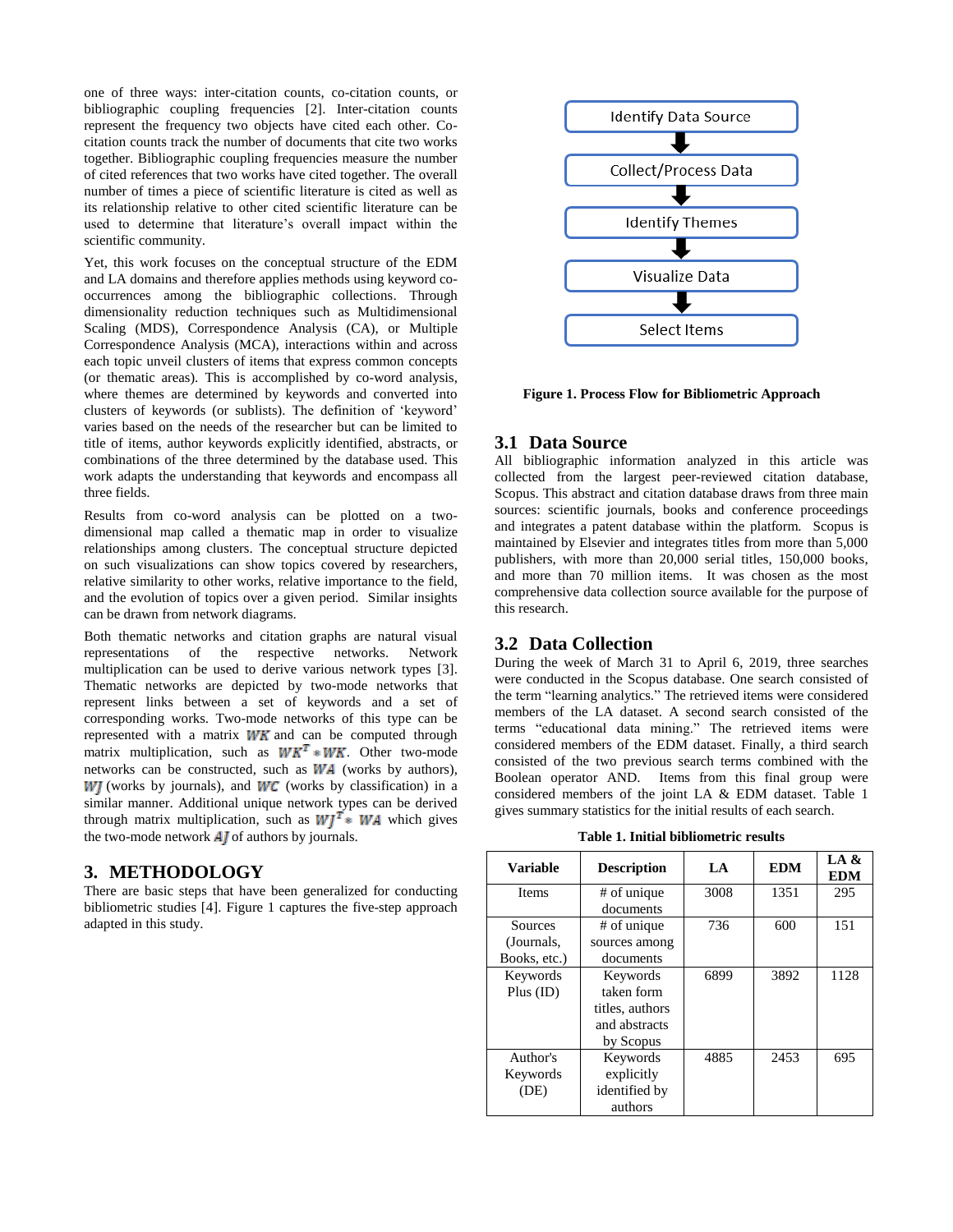| Period        | Time period           | $2010 -$ | $2003 -$ | $2011 -$ |
|---------------|-----------------------|----------|----------|----------|
|               | between               | 2019     | 2020     | 2019     |
|               | earliest              |          |          |          |
|               | document and          |          |          |          |
|               | most recent           |          |          |          |
|               | document              |          |          |          |
| Average       | Average #of           | 5.97     | 8.544    | 12.07    |
| Citations per | citations             |          |          |          |
| Items         |                       |          |          |          |
| Authors       | Total # of            | 5373     | 3048     | 831      |
|               | <i>unique</i> authors |          |          |          |
|               | across all            |          |          |          |
|               | documents             |          |          |          |
| Author        | Total # of            | 10200    | 4408     | 1063     |
| Appearances   | authors               |          |          |          |
| Authors of    | # of authors          | 234      | 98       | 22       |
| Single-       | publishing            |          |          |          |
| Authored      | alone                 |          |          |          |
| Items         |                       |          |          |          |
| Authors of    | # of authors          | 5139     | 2950     | 809      |
| Multi-        | publishing            |          |          |          |
| Authored      | collaborative         |          |          |          |
| Items         | works                 |          |          |          |
| Single-       | $#$ of                | 404      | 155      | 28       |
| Authored      | documents             |          |          |          |
| <b>Items</b>  | with a single         |          |          |          |
|               | author                |          |          |          |
| Items per     | $#$ of                | 0.56     | 0.443    | 0.355    |
| Author        | documents per         |          |          |          |
|               | author                |          |          |          |
| Authors per   | Ratio of total #      | 1.79     | 2.26     | 2.82     |
| Item          | of documents          |          |          |          |
|               | and total # of        |          |          |          |
|               | authors               |          |          |          |
| Co-Authors    | Average # of          | 3.39     | 3.26     | 3.6      |
| per Item      | co-authors per        |          |          |          |
|               | document              |          |          |          |
| Collaboration | Total authors         | 1.97     | 2.47     | 3.03     |
| Index         | of multi-             |          |          |          |
|               | authored              |          |          |          |
|               | articles/total        |          |          |          |
|               | multi-authored        |          |          |          |
|               | articles              |          |          |          |

All data files were downloaded as BibTeX bibliography files inclusive of all available Scopus data related to each item. Reference entries were stored in a style-independent, text-based file format [5] similar to the example entry in Figure 2.

@Book{todeschini+baccini author = "Robert {Todeschini} and Alberto {Baccini}", title = "Handbook of bibliometric indicators : quantitative tools for studying and evaluating research", publisher = "Wiley-VCH Verlag", year =  $2016$ , address = "Weinheim, Germany", edition = "First" }  **Figure 2. BibTeX Format**

In each data set, entries with missing authors were removed. These entries generally correspond to conference proceeding papers that summarized collections of papers presented at that associated conference. Also, documents that were within the LA and joint LA & EDM datasets, as well as the EDM and joint LA & EDM datasets were removed to ensure that all three datasets were mutually exclusive. Documents that were missing keyword terms were also eliminated, as two-mode networks generated from works by keywords were to be used as the primary tool for generating thematic maps [3]. Search terms such as 'learning analytics' and 'educational data mining' were removed from each respective dataset to limit the chance of formulating dominant clusters that were centered around search terms.

Following the processing of all three data sets, 1,952 documents remain in the LA dataset (-35%), 783 observations in the EDM dataset (-40%), and 226 observations in the joint EDM and LA datasets (-20%). Table 2 gives summary statistics for the initial results of each search.

| <b>Variable</b>                            | LA        | <b>EDM</b> | LA & EDM  |  |
|--------------------------------------------|-----------|------------|-----------|--|
| <b>Items</b>                               | 1952      | 783        | 226       |  |
| Sources<br>(Journals,<br>Books, etc.)      | 438       | 389        | 105       |  |
| Keywords<br>Plus (ID)                      | 6436      | 3465       | 1180      |  |
| Author's<br>Keywords<br>(DE)               | 3645      | 1592       | 574       |  |
| Period                                     | 2010-2019 | 2003-2019  | 2011-2019 |  |
| Average<br>citations per<br>items          | 5.057     | 8.558      | 7.947     |  |
| Authors                                    | 3962      | 1942       | 719       |  |
| Author<br>Appearance<br>S                  | 7068      | 2604       | 878       |  |
| Authors of<br>single-<br>authored<br>items | 122       | 52         | 12        |  |
| Authors of<br>multi-<br>authored<br>items  | 3840      | 1890       | 707       |  |
| Single-<br>authored<br>items               | 136       | 57         | 15        |  |
| Items per<br>Author                        | 0.403     | 0.493      | 0.314     |  |
| Authors per<br>item                        | 2.48      | 2.03       | 3.18      |  |
| Co-Authors<br>per Item                     | 3.33      | 3.62       | 3.88      |  |
| Collaborati<br>on Index                    | 2.6       | 2.11       | 3.35      |  |

**Table 2. Bibliometric results for included items**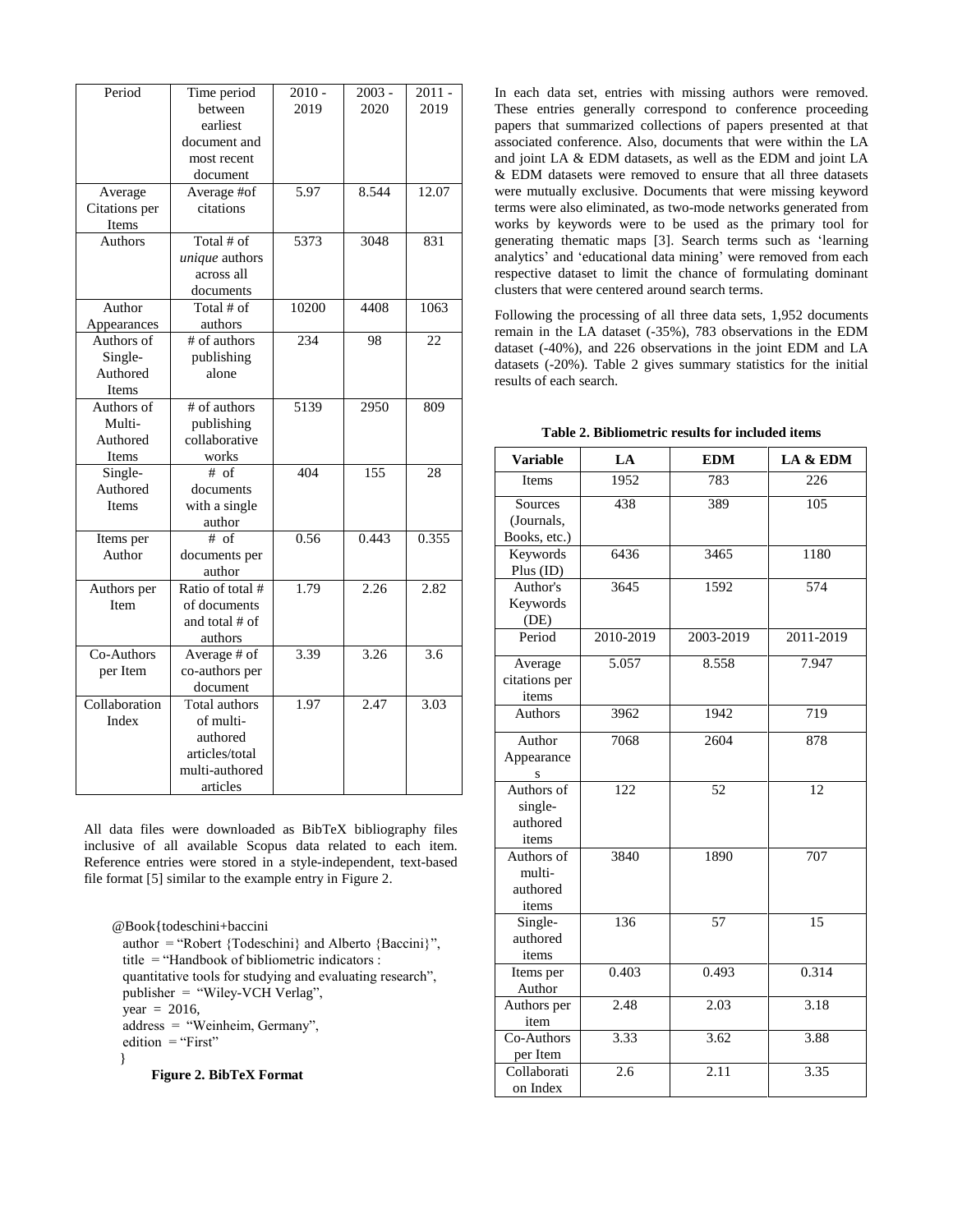## **3.3 Theme Identification**

The primary focus of the bibliometric analysis conducted within this research was to identify the key research themes within the fields of LA and EDM. Following preparation of the data sets, the R package, Bibliometrix, was used to further process raw BibTex files, perform co-word analysis and generate thematic maps [6]. Key areas of research focus within each respective dataset were identified as clusters formed from keywords extracted from each dataset. Clusters are identified by co-word analysis where keywords that occur frequently together within a research domain are grouped together. Clustering also shows subgroups of keywords that are linked to each other and the degree of those relationships. Therefore, the final clusters selected as representative samples for the three datasets were those clusters that demonstrate a higher relative degree of density and centrality when compared to other clusters. Centrality represents a cluster's relative interaction with other clusters, while density represents the relative interaction of members within a cluster.

Parameters were selected to maximize the amount of clusters generated from keywords within each of the three datasets. The relative frequency of the occurrence of a keyword within a cluster was set to three for all three domains: LA, EDM, and the combined LA & EDM dataset. The number of keywords were varied from 0 to the maximum amount of keywords in a collection's dataset by increments of 50. This process enabled optimization of the selected parameters in order to maximize the number of keyword clusters in each collection.

#### **3.4 Theme Visualization**

Resulting themes were then mapped to a visualization demonstrated by Cobo et al. [4], namely the thematic map. Clusters enable visualization relative to one another based on density and centrality in regions of the diagram in Figure 3. Once plotted, the largest clusters located in Quadrant I (labeled clockwise), or the Highly Developed, Motor Themes quadrant, were selected as the representative themes of the subject area domain. These themes have a high density and high centrality, and are the fundamental themes of the field.



 **Figure 3. Thematic Map Quadrants**

#### **3.5 Item Selection**

Following the selection of the clusters as the major themes for this collection of documents within each domain, a "bag of words model" was used to help select items that should be considered as most influential for the field [7]. A universal vector was created using all possible keywords in the collection of articles for each collection dataset. Subsequently, each thematic cluster and each document was converted to a vector by completing a one-hot encoding of the keywords within a cluster or the keywords associated with a document. Each document was compared to the thematic cluster, and a cosine similarity score was generated to assess how similar the documents were.

To select the representative sample of items within a thematic cluster, a combination of cosine similarity scores and total citations per item was utilized. Items with the highest cosine similarity score were selected within each cluster and represent those in the "core zone" described by Bradford's law [8]. Bradford's law serves as a good rule of thumb for describing the exponentially diminishing returns of retrieving articles for a given domain within a database. The three zones of Bradford's law are show in Figure 4.



 **Figure 4. Bradford's Law Zones**

Each item within the core zone were then ranked according to total citations. The top ten articles based on total citations were selected as the representative sample for each respective keyword cluster.

# **4. RESULTS**

Six representative keyword clusters were extracted from the three datasets, two from each dataset. Words that represent each cluster for the selected keyword clusters are indicated in Table 3 – 5 and grouped according to one of four categories. 'Analysis/Tools' captures keywords related to the detailed examination or processing of inputs or the application of specific devices, software, or methods to perform particular analysis functions. 'Context (Environment)' features keywords related to the conditions that influence the setting where work is performed while 'Context (Target Group)' encompasses keywords related to specific individuals, groups, or levels. The final category, 'Teaching/Learning' features keywords related to the act of teaching (or providing instruction to learners) or learning (acquiring knowledge and skills by studying, experiencing, or being taught)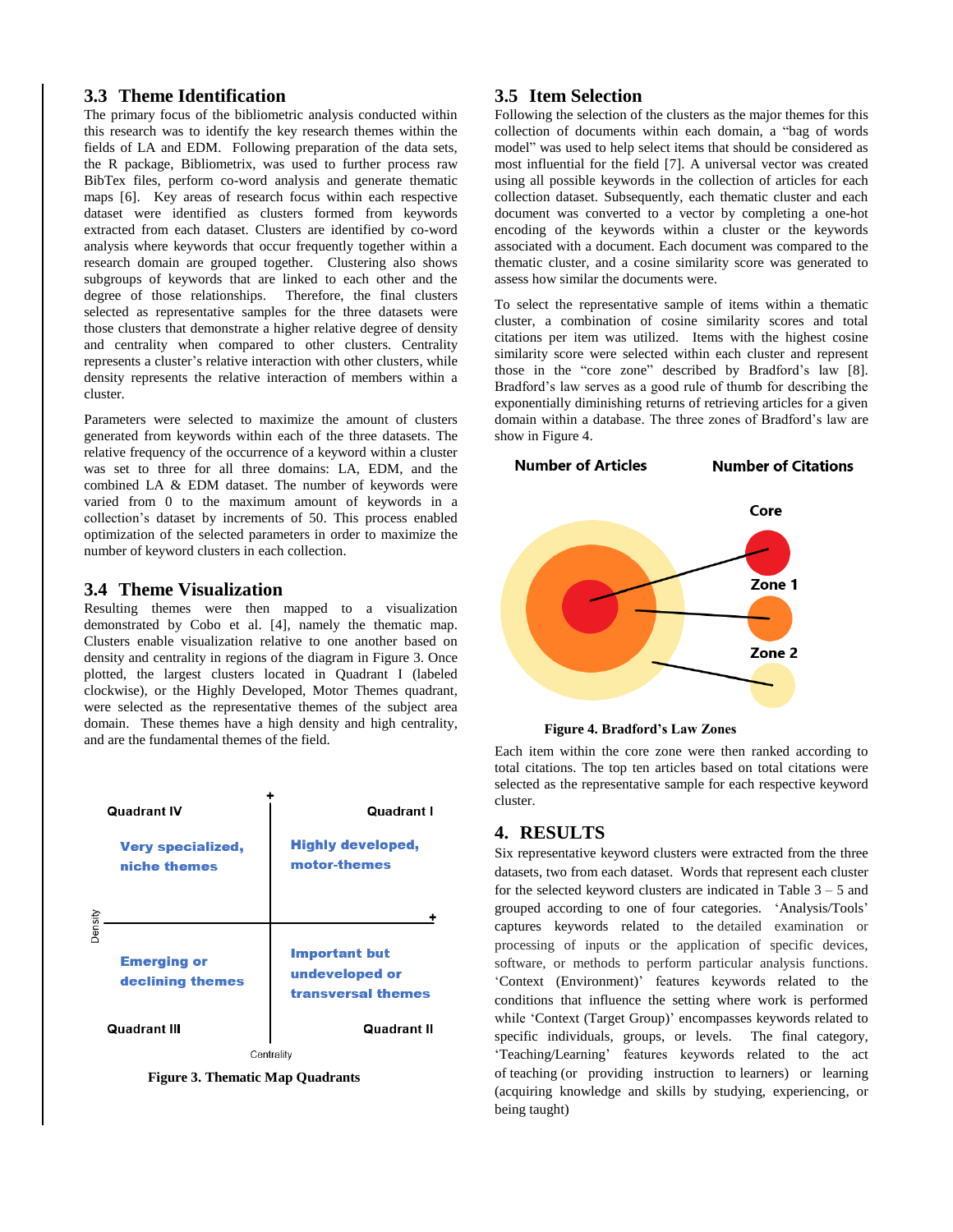There are several keywords present across multiple datasets. For example, the keyword 'education computing' is shared between the LA dataset and the combined LA & EDM dataset. The keyword 'student performance' is shared between the dataset of EDM articles and the combined LA & EDM dataset.

Also noteworthy, words within the two LA keyword clusters focus primarily on instruction and communication. Within the first cluster, keywords such as "curricula", "mobile learning", "ontology", and "conceptual frameworks" dominate. However, the second cluster of LA, focuses on words such as "natural language processing", "computational linguistics", and "linguistics". Other notable terms within this cluster include "students' behaviors" and "knowledge building."

Within the EDM word cluster, the focus appears to be more on student performance and technical details for methods of predicting performance. Within the first cluster, keywords such as "recommender systems", "cognitive tutors", and "factorization," appear. Within the second cluster, reinforcement of many of these same themes in keywords such as "association rules", "supervised learning", and "decision support systems" are present.

| Category               | Keywords                                                                                                                                                                                     |
|------------------------|----------------------------------------------------------------------------------------------------------------------------------------------------------------------------------------------|
| Analysis/Tools         | algorithms, association rules,<br>classifiers, data sets, factorization,<br>information management, matrix<br>algebra, matrix factorizations,<br>recommender systems, supervised<br>learning |
| Context (Environment)  | cognitive tutors, decision support<br>systems, knowledge management,<br>learning systems                                                                                                     |
| Context (Target Group) | student models, students, students'<br>performance, student's performance,<br>university students                                                                                            |
| Teaching/Learning      | N/A                                                                                                                                                                                          |

 **Table 3. EDM Keyword Cluster Categories**

#### **Table 4. LA Keyword Cluster Categories**

| Category               | Keywords                                                                                                                                                                     |
|------------------------|------------------------------------------------------------------------------------------------------------------------------------------------------------------------------|
| Analysis/Tools         | computational linguistics, natural<br>language processing, natural<br>language processing systems,<br>statistics                                                             |
| Context (Environment)  | Computer-aided instruction,<br>information systems, mobile<br>applications, mobile learning,<br>ubiquitous learning                                                          |
| Context (Target Group) | students' behaviors                                                                                                                                                          |
| Teaching/Learning      | assessment, conceptual frameworks,<br>curricula, design, education<br>computing, information science,<br>knowledge building, learning<br>dispositions, linguistics, ontology |

 **Table 5. LA & EDM Keyword Cluster Categories**

| Category          | Keywords                               |
|-------------------|----------------------------------------|
| Analysis/Tools    | codes (symbols), forecasting, linear   |
|                   | regression, performance prediction,    |
|                   | predicting modeling, process mining    |
| Context           | computer-based assessment, educational |
| (Environment)     | learning environment, e-learning,      |
|                   | learning management system             |
| Context (Target)  | personalizations, student performance  |
| Group)            |                                        |
| Teaching/Learning | education computing                    |

Keywords were further divided into four categories: analysis/tools, context (environment), context (target group), and teaching/learning. The category context is those keywords that are related to specific individuals, groups, or levels. Context (environment) is keywords related to the condition that influences the setting where learning or academic work is performed. The category teaching/learning are those keywords that are related to the act of teaching (e.g. providing instruction to learners) or learning (e.g. acquiring knowledge and skills by studying, experiencing or being taught). And finally, the category analysis/tools is keywords related to the detailed examination or processing of inputs or the application of specific devices, software, or methods to perform particular analytic functions. The categories context (target group) and analysis/tools are more closely aligned with the definition of Educational Data Mining while the categories context (environment) and teaching/learning are more closely related to Learning Analytics. In Table 3, 14 of the 19 keywords extracted from the EDM dataset are associated with EDM categories. In table 4, 11 of 20 keywords extracted from the LA dataset associated with LA categories. In Table 4, 10 of 13 keywords extracted from the combined LA & EDM dataset are associated with EDM categories. Although the keywords with the EDM and combined LA & EDM datasets differ, it is clear that when viewed from a framework of larger encompassing categories that the EDM and LA & EDM datasets share more similarities than differences.

Ultimately, 43 items were identified in the core zone for each cluster. After being ranked based on its influence (or total citations), the top item from each cluster was identified and captured in Table 6.

| <b>Item</b>                                                                                                        | <b>Cluster</b>   | # Citations |
|--------------------------------------------------------------------------------------------------------------------|------------------|-------------|
| Temporal predication of dropouts in<br>MOOCS: Reaching the low hanging<br>fruit through stacking<br>generalization | LA1              | 48          |
| Learning dashboards: An overview<br>and future research opportunities                                              | LA 2             | 111         |
| Recommender system for predicting<br>student performance                                                           | EDM 1            | 80          |
| A review on predicting student's<br>performance using data mining<br>techniques                                    | EDM <sub>2</sub> | 84          |
| Participation-based student final                                                                                  | LA &             | 43          |

#### **Table 6. Top item from each cluster**